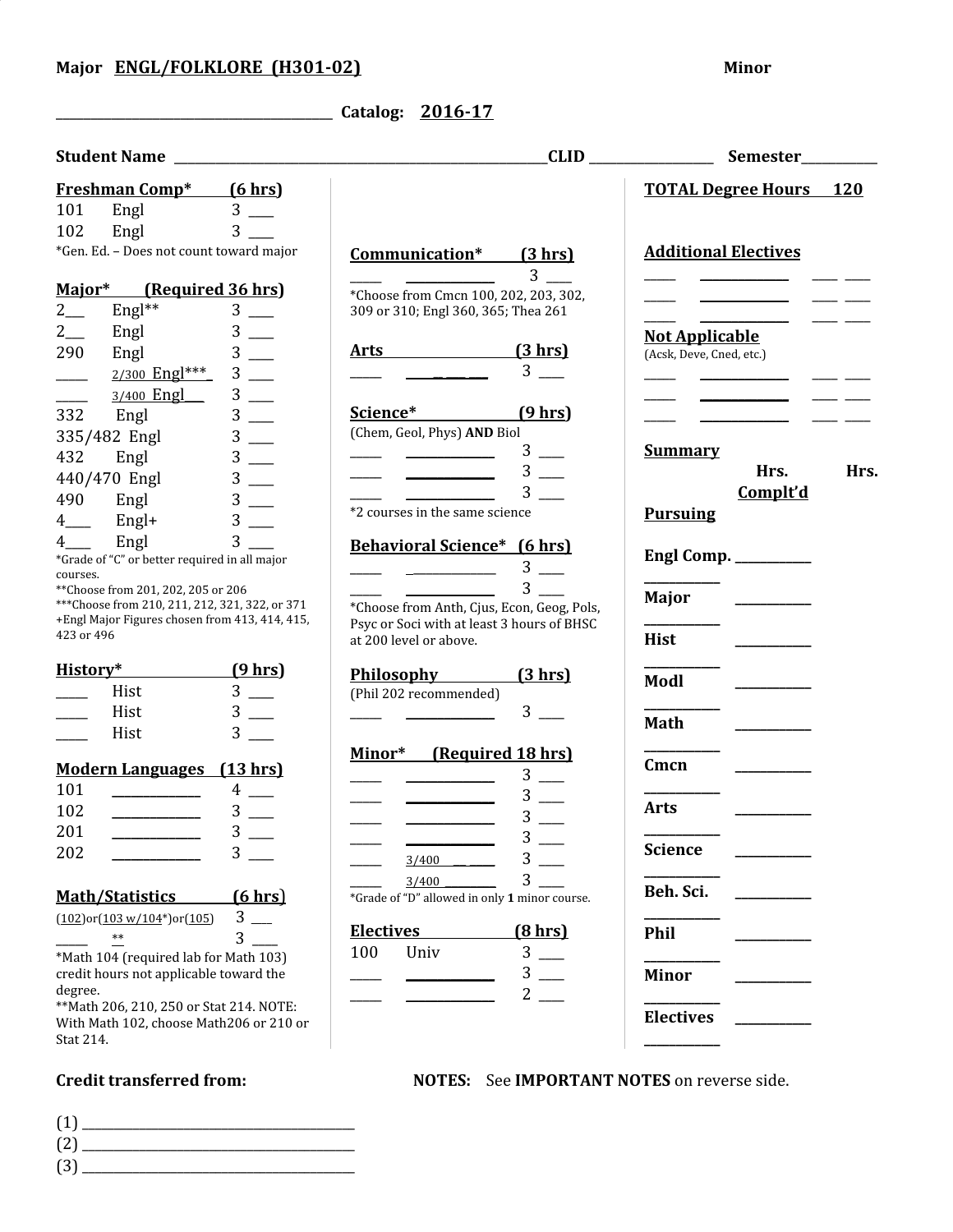

## **= 120 hrs.**

- Each student must earn at least 45 hours of 300/400 level credits. In the case of transfer from a four-year school, up to six hours may be considered upper level if the courses are equivalent to upper level courses at UL-Lafayette. **Note: This exception does not apply to transfer work from two-year colleges**.
- Students are limited to 60 hours of transfer credit at the community college level.
- To exit Junior Division, a student must have completed:
	- 1. ENGL 101 and 102 with grade of C or better
	- 2. MATH 102, 103 w/104 (formerly Math100) or 105 with grade of D or better
	- 3. FREN, GERM, LATN, or SPAN 101
	- 4. Any Biological or Physical Science (Chem, Geol or Phys) with grade of D or better
	- 5. Have at least 30 non-developmental hours with a 2.0 adjusted GPA
- Students may not apply more than 42 hours of major courses toward a degree.
- To complete the minor, a student must have a minimum of eighteen (18) hours in the minor. Six (6) hours must be at the 300/400 level. Some departments allow students to minor in areas such as history or English that may already be included in the student's curriculum. For example, if hours from history are included in both the minor and history subject areas, the student must have the appropriate substitutions in order to complete the 120-124 hours required. For minors in English; Engl 101&102 do not count for the minor. Similarly, for minors in MODL the 101 course does not count toward the minor. **Note:** Some minors require more than the 18-hour minimum. Finally, students are required to complete all pre- and co-requisites for minor courses. For more information on minors, visit **http://liberalarts.louisiana.edu/academics**
- No more than four (4) hours of KNEA/PEDA credit may be used for graduation requirements.
- Students may not audit courses they must take for credit (i.e., Math 105, a required major course, etc.).
- Transfer credits must be evaluated in the Dean's office during the student's first semester at UL-Lafayette- call for an appointment.
- A student shall be required to earn the last 30 hours, applicable to a degree, in residence as a major in the academic college from which he/she seeks a degree.
- Transfer courses for a continuing UL-Lafayette student must be approved by his/her Dean or Dean's designate prior to the student's enrollment in those courses. This is required especially in the student's last thirty (30) hours.
- To file for graduation, student must complete two documents --
- The degree plan -- completed with adviser, approved by department head and dean, due in the dean's office at the beginning of the semester before a student expects to graduate. The degree plan indicates what course work remains in order to complete degree requirements.